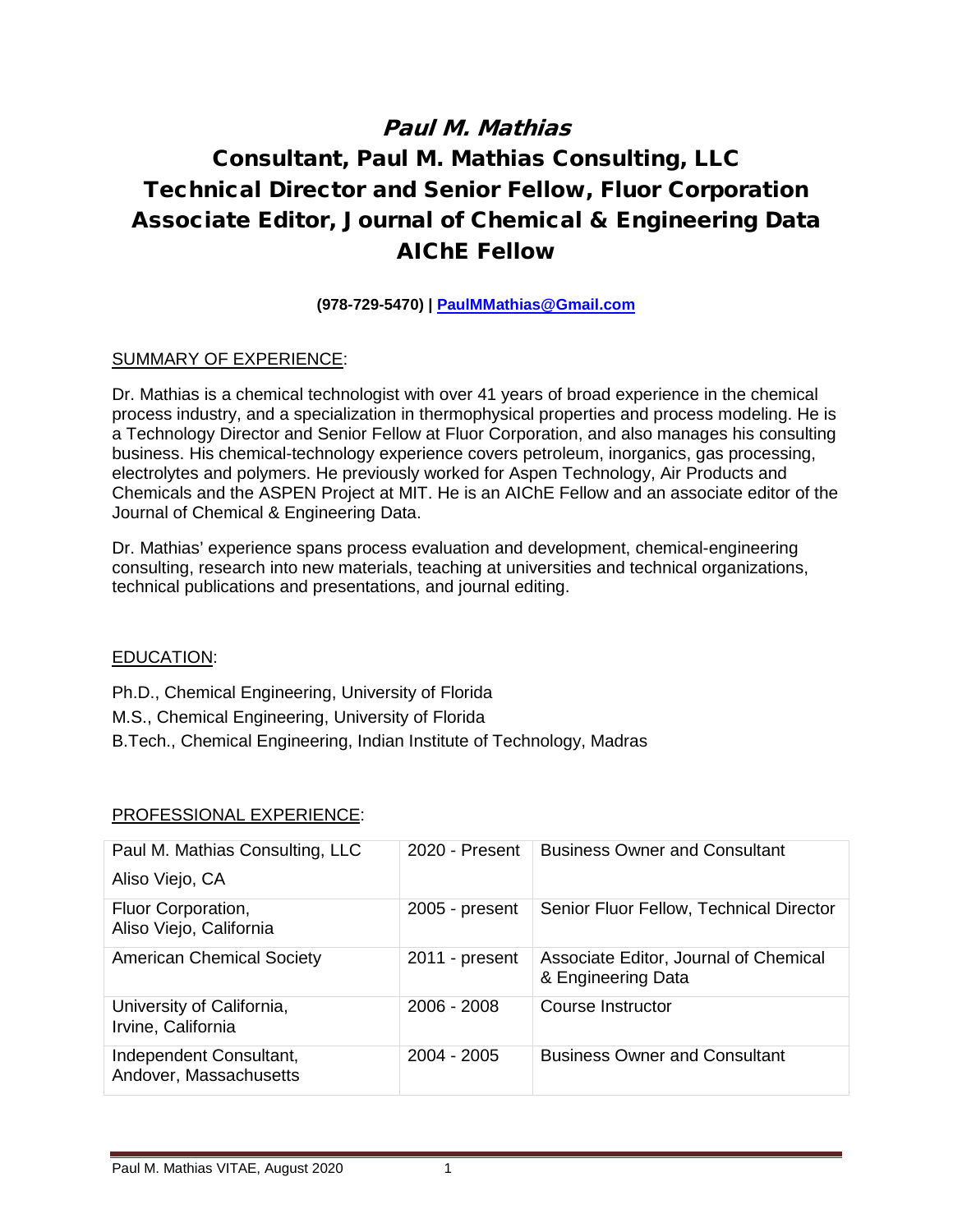| Aspen Technology,<br>Cambridge, Massachusetts          | 1997 - 2004 | <b>Technical Director and Product</b><br>Manager |
|--------------------------------------------------------|-------------|--------------------------------------------------|
| Air Products and Chemicals,<br>Allentown, Pennsylvania | 1981 - 1997 | <b>Engineering Associate</b>                     |
| Lehigh University,<br>Bethlehem, Pennsylvania          | 1987 - 1997 | Adjunct Professor, Course Instructor             |
| Stone and Webster,<br>Boston, Massachusetts            | 1979 - 1981 | Consultant                                       |
| Aspen Project, MIT, Cambridge,<br><b>Massachusetts</b> | 1978 - 1981 | Engineer                                         |
| Intera Environmental Consultants,<br>Houston, Texas    | 1978 - 1978 | Engineer                                         |

## OVERVIEW OF PROFESSIONAL ACTIVITIES:

- ASPEN Project at MIT (1978-1981): Contributed to the design and development of the thermophysical-property system that is now a key component of Aspen Plus.
- Air Products and Chemicals (1981-1997): Developed and applied physical-property packages for technologies such as LNG, air separation, gas adsorption and various chemicals processes, and managed the use of computational-chemistry technology for materials development.
- Aspen Technology (1997-2004): Developed modeling solutions for the fertilizer industry (ammonia, urea, nitric acid and phosphoric acid), and served as the Aspen Properties Product Manager.
- Fluor Corporation (2005-present): Fluor's resident expert in developing thermophysical properties and simulation capabilities in the gas processing and carbon dioxide capture fields, which make Fluor-owned processes more competitive. He is a Fluor subject-matter expert in thermodynamic and physical properties, and process modeling.
- Journal of Chemical & Engineering Data (2011-present). Associate editor.
- Paul M. Mathias Consulting, LLC (2020-present); Consultant providing practical modeling, design and troubleshooting solutions to the process industries.
- Taught chemical undergraduate courses at Lehigh University and the University of California, Irvine.
- 96 [publications,](https://scholar.google.com/citations?user=_PNNdPwAAAAJ&hl=en&oi=ao) 131 technical presentations, and six patents.

## SERVICE TO THE PROFESSION:

- Advisory board of the chemical engineering departments at four universities: University of Florida (1990-present), University of Illinois at Chicago (2004-present), Texas A&M University (2004-2006), and University of California, Irvine (2012-present).
- Member of the editorial advisory board of two journals: The *Journal of Chemical & Engineering Data* (1997-2004) and *Industrial and Engineering Chemistry Research* (1997- 2001).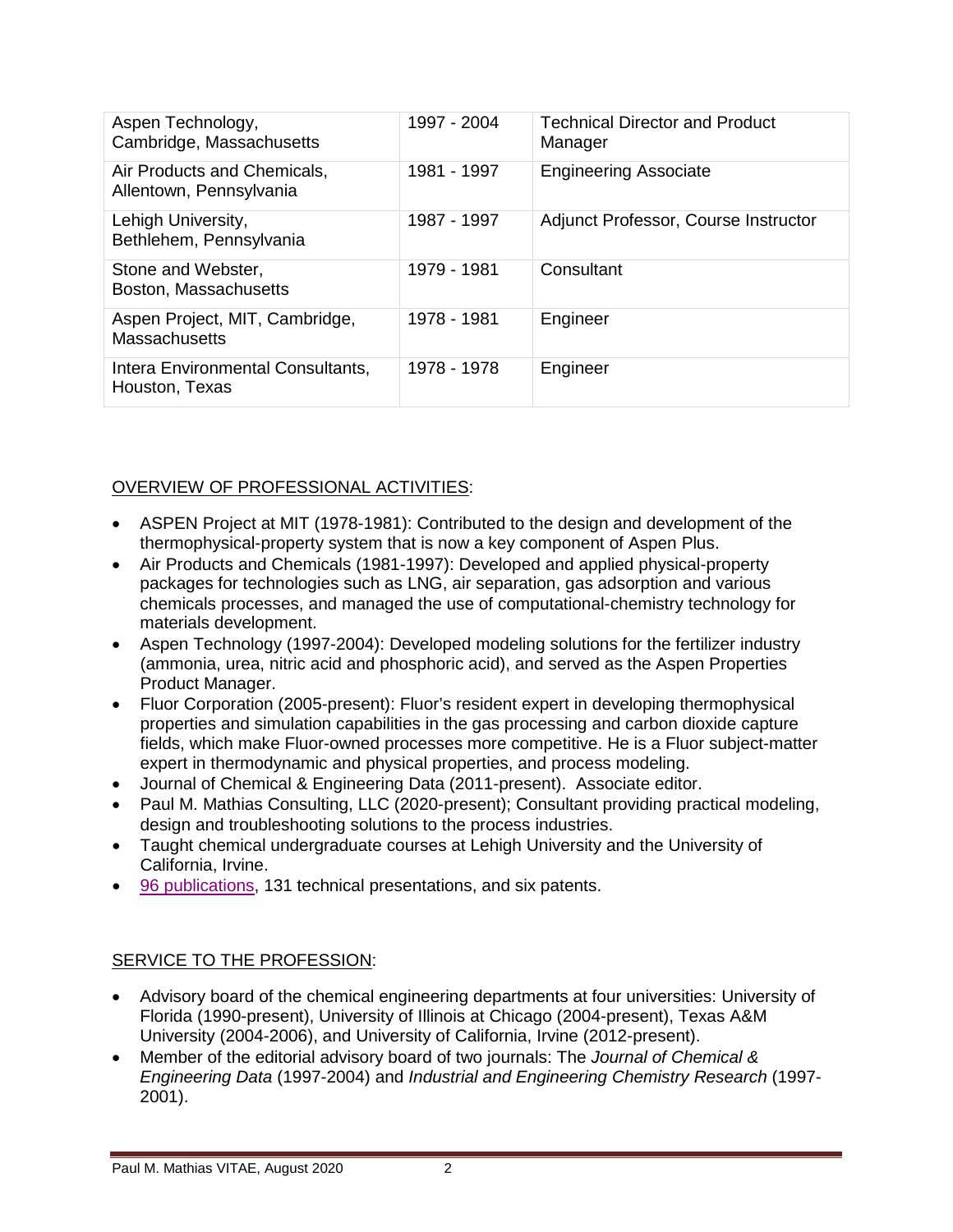- Served on thesis committees at Lehigh University and the University of Pennsylvania.
- Thermodynamics and Transport Properties Committee of AIChE (1986-2002; Chair 1999- 2000). A discussion organized by Kenneth Cox (then at Shell, currently at Rice University) and Paul Mathias at the 1992 Area 1a meeting was instrumental in the formation of CoMSEF.
- Director of AIChE's [Fuels and Petrochemicals Division](https://www.aiche.org/community/sites/divisions/fuels-and-petrochemicals) (2016-2019).
- [Joint ASME/AIChE Committee on Thermophysical Properties](https://sites.google.com/site/asmeaichethermophyscommittee/) (2001-present). Currently serves as vice-chair (2015-).
- Chaired sessions and served as area coordinator at AIChE, ACS and other meetings.
- Fluor's representative to DIPPR (2011-present). Current technical lead of Project 801.
- Reviewer of technical papers for journals such as *AIChE Journal*, *Chemical Engineering Science*, *I&EC Research*, *Fluid Phase Equilibria*, *Journal of Chemical & Engineering Data*, *International Journal of Hydrogen Energy*, and *International Journal of Greenhouse Gas Control*. He was named as one of the outstanding reviewers of *[Molecular Systems Design &](https://pubs.rsc.org/en/content/articlehtml/2017/me/c7me90006f)  [Engineering](https://pubs.rsc.org/en/content/articlehtml/2017/me/c7me90006f)* in 2016.

## PUBLICATIONS:

96 [publications,](https://scholar.google.com/citations?user=_PNNdPwAAAAJ&hl=en&oi=ao) which include invited papers, a paper that is in the top 10 cited in *Fluid Phase Equilibria*, and chapters in *Perry's Chemical Engineers' Handbook, 8th and 9th Editions*. Selected publications are listed below.

- 1. Paul M. Mathias, "110th Anniversary: A Case Study on Developing Accurate and Reliable Excess Gibbs Energy Correlations for Industrial Application," *Ind. Eng. Chem. Res*., 58, 12465-12477 (2019).
- 2. Paul M. Mathias, "Design of Gas Absorption Systems," in Section 14 ("Equipment for Distillation, Gas Absorption, Phase Dispersion, and Phase Separation"), 9<sup>th</sup> Edition of *Perry's Chemical Engineers' Handbook*, McGraw-Hill Professional, August, 2018.
- 3. J. Richard Elliott, Carl L. Lira, Timothy C. Frank, Paul M. Mathias, "Thermodynamics," Section 4, 9<sup>th</sup> Edition of *Perry's Chemical Engineers' Handbook*, McGraw-Hill Professional, August, 2018.
- 4. Paul M. Mathias, Henry Z. Kister, Bruce Parker, Lydia Narvaez, Thomas Schafer and Alan Erickson, "Component Trapping with VLE Uncertainty: Principles, Design and Troubleshooting," *Ind. Eng. Chem. Res*., 56, 11593-11602 (2017).
- 5. Feng Zheng, David J. Heldebrant, Paul M. Mathias, Phillip Koech, Mukund Bhakta, Charles J. Freeman, Mark D. Bearden, Andy Zwoster, Bench Scale Testing and Process Performance Projections of  $CO<sub>2</sub>$  Capture by  $CO<sub>2</sub>BOLs$  With and Without Polarity Swing Assisted Regeneration," *Energy and Fuels*, 30, 1192-1203 (2016)
- 6. Paul M. Mathias, "Sensitivity of Process Design to Phase Equilibrium A New Perturbation Method Based Upon the Margules Equation," *J. Chem. Eng. Data*, 59, 1006-1015 (2014).
- 7. Paul. M. Mathias Kash Afshar, Feng Zheng, Mark D. Bearden, Charles J. Freeman, Tamer Andrea, Phillip K. Koech, Igor Kutnyakov, Andy Zwoster, Arnold R. Smith, Philip G. Jessop, Omid Ghaffari Nik, David J. Heldebrant, "Improving the Regeneration of CO<sub>2</sub>-Binding Organic Liquids with a Polarity Change," *Energy & Environmental Science*, 6, 2233-2242 (2013).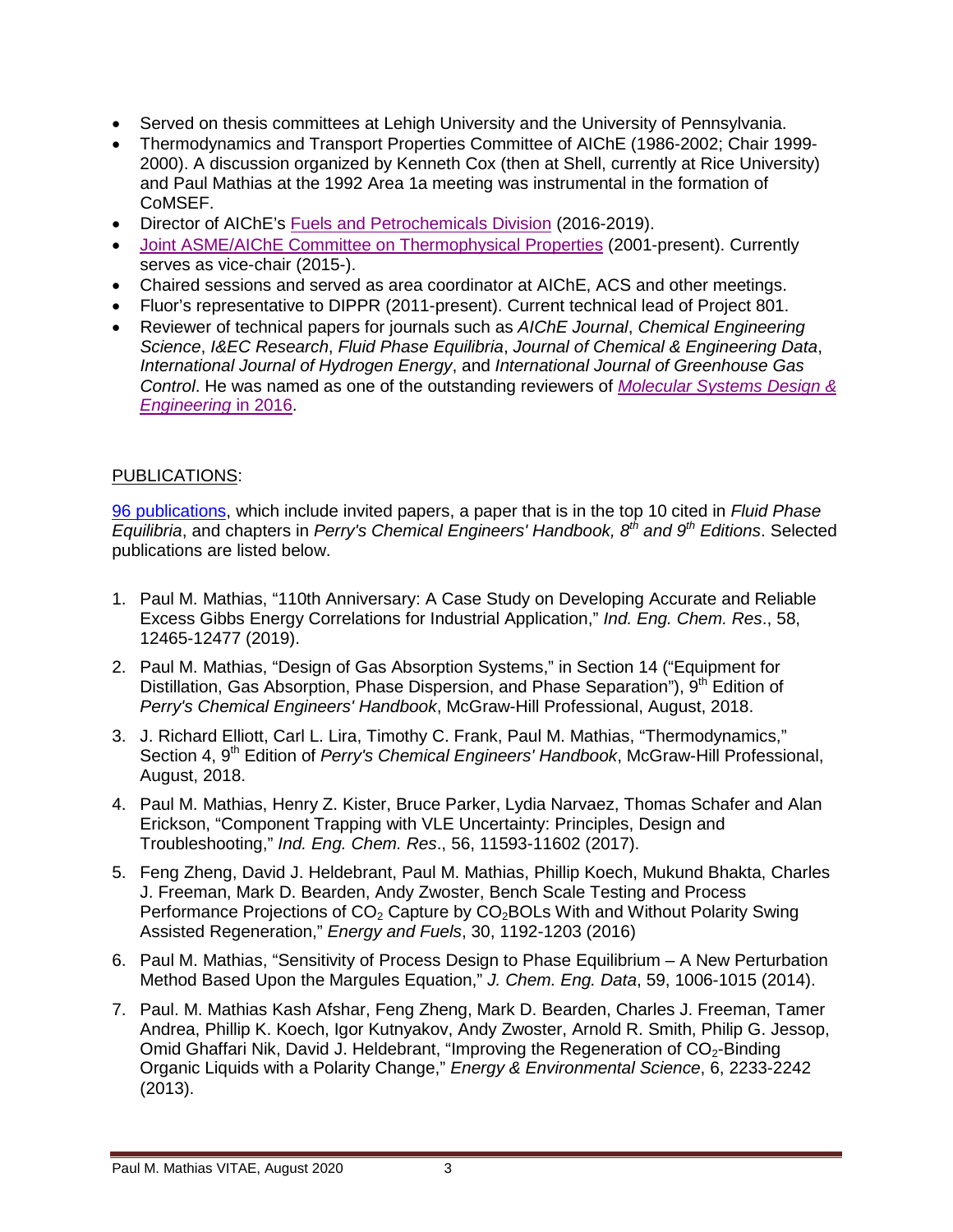- 8. Paul M. Mathias, Satish Reddy, and John P. O'Connell, [*Invited*] "Quantitative Evaluation of the Chilled-Ammonia Process for  $CO<sub>2</sub>$  Capture Using Thermodynamic Analysis and Process Simulation," *Int. J. Greenhouse Gas Control*, 4, 174-179 (2010).
- 9. Paul M. Mathias, [*Invited*] "The Role of Experimental Data in Chemical Process Technology," *Pure Appl. Chem*., 81, 1727-1743 (2009).
- 10. Paul M. Mathias, "Design of Gas Absorption Systems," in 8<sup>th</sup> Edition of *Perry's Chemical Engineers' Handbook*, McGraw-Hill Professional, November, 2007.
- 11. Paul M. Mathias, [*Invited*] "Applied Thermodynamics in Chemical Technology: Current Practice and Future Challenges*," Fluid Phase Equilibria*, 228-229C, 49-57 (2005).
- 12. Chau-Chyun Chen and Paul M. Mathias, [*Invited*] "Applied Thermodynamics for Process Modeling," *AIChE Journal*, 48, 194-200 (2002).
- 13. P. M. Mathias, H. Cheng, S. J. Cook, H. C. Klotz and V. S. Parekh, [*Invited*] "Molecular Modeling in Engineering Design and Materials Development," *Fluid Phase Equilibria*, 116, 225-236 (1996).
- 14. P. M. Mathias, H. C. Klotz and J. M. Prausnitz, "Equation-of-State Mixing Rules for Multicomponent Mixtures: The Problem of Invariance," *Fluid Phase Equilibria*, 67, 31-44 (1991).
- 15. P. M. Mathias and T. W. Copeman, "Extension of the Peng-Robinson Equation of State to Complex Mixtures: Evaluation of Various Forms of the Local Composition Concept," *Fluid Phase Equilibria*, 13, 91-108 (1983). [**Top 10** list of most cited papers in *Fluid Phase Equilibria*, and with over 670 Google Scholar citations.]

## PATENTS:

- 1. Paul M. Mathias, "Selective Caustic Scrubbing Using a Driver Gas," US 20130/149224 A1, June 13, 2013.
- 2. Ravi Ravikumar, Paul M. Mathias, Paul Koppel, Sanjiv Dabee, "Claus Plant Preprocessing Systems And Methods For Removal Of Ammonia From Claus Plant Feed Gases," US 9,181,095 B2, November 10, 2015.
- 3. Ravi Ravikumar, Paul M. Mathias, "Production of Pure Hydrogen from Ammonia Rich Sour Water Stripper Overhead, US 2017/0203963 A1 (July 20, 2017), WO 2017/127121 A1 (July 27, 2017).
- 4. Satish Reddy, Joseph Yonkoski, Paul M. Mathias, "Configurations and Methods of  $CO<sub>2</sub>$ Capture from Flue Gas by Cryogenic Desublimation," US 9,339,752 B2, May 17, 2016.
- 5. Paul M. Mathias, Satish Reddy, "Methods and Systems for Improving the Energy efficiency of Carbon Dioxide Capture," US 2016/0214057 A1, published July 28, 2016.
- 6. Paul M. Mathias, Satish Reddy, Joseph Yonkoski, "Methods and Systems for Improving the Energy Efficiency of Carbon Dioxide Capture," provisional patent filed on June 2017.

## CONFERENCE PRESENTATIONS:

131 conference presentations. Selected presentations are listed below.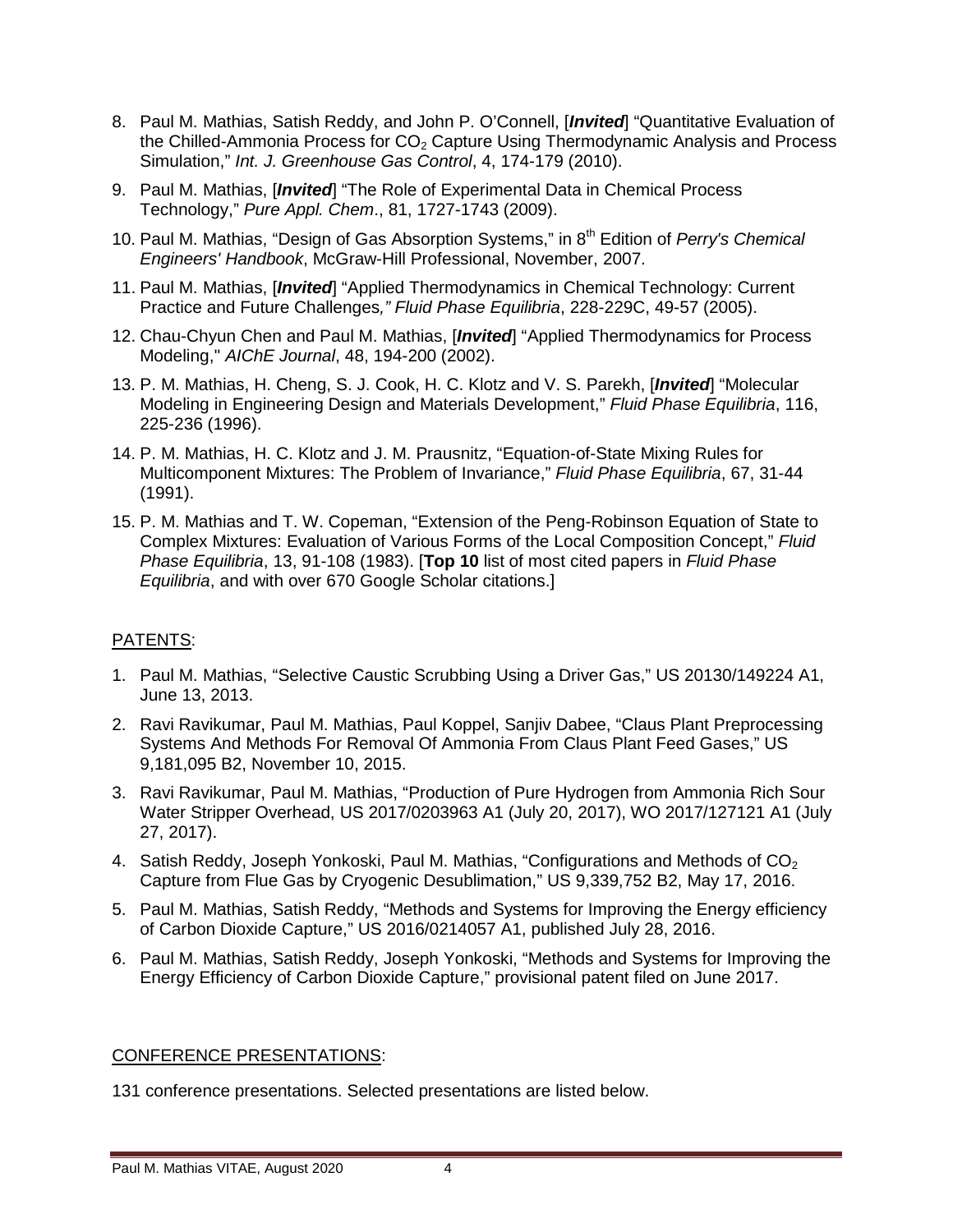- 1. Paul M. Mathias, "The Value of Thermodynamics for Safe and Trouble-Free Process Operation," presented at the International Conference on Properties & Phase Equilibria for Process & Product Design 2019, Vancouver, Canada, 12-16 May, 2019
- 2. Paul M. Mathias, Henry Z. Kister, Bruce Parker, Lydia Narvaez, Thomas Schafer and Alan Erickson, "Component Trapping with VLE Uncertainty: Principles and Troubleshooting," presented at the 2017 Spring AIChE Meeting, San Antonio, 26-30 March, 2017.
- 3. Paul M. Mathias, "Process Sensitivity to Phase Equilibrium A New Perturbation Method Based Upon the Margules Equation," presented at the 2013 AIChE Annual Meeting, San Francisco, CA, November 3-8, 2013.
- 4. Paul Mathias, "Some Examples of the Contribution of Applied Thermodynamics to  $CO_{2}$ -Capture Technology," presented at Properties and Phase Equilibria for Product and Process Design, Iguazu Falls, Argentina – Brazil, May 26-30, 2013.
- 5. Paul M. Mathias, "Explicit and Tacit Knowledge in the Development and Use of Property Databases," [*Invited*], presented at the Eighteenth Symposium on Thermophysical Properties, Boulder, CO, 24-29 June, 2012.
- 6. Paul M. Mathias, [*Invited Plenary*] "The Role of Experimental Data in Chemical Process Technology," presented at 20th International Conference on Chemical Thermodynamics, Warsaw, Poland, 3-8 August 2008.
- 7. Paul M. Mathias, [*Invited*] "Applied Thermodynamics in Chemical Technology: Current Practice and Future Challenges," presented at the Tenth International Conference on Properties and Phase Equilibria for Product and Process Design (PPEPPD 2004), Snowbird, Utah, 16-21 May 2004.
- 8. Paul M. Mathias and Lloyd C. Brown, [*Invited*] "Thermodynamics of the Sulfur-Iodine Cycle for Thermochemical Hydrogen Production," presented at the 68<sup>th</sup> Annual Meeting of the Society of Chemical Engineers, Japan, The University of Tokyo, 23-25 March 2003.
- 9. P. M. Mathias, H. Cheng, S. J. Cook, H. C. Klotz and V. S. Parekh, [*Invited*] "Molecular Modeling in Engineering Design and Materials Development," presented at the Seventh International Conference on Fluid Properties & Phase Equilibria for Chemical Process Design, Snowmass, Colorado, 18-23 June 1995.
- 10. P. M. Mathias, H. C. Klotz and J. M. Prausnitz, "Equation of State Mixing Rules for Multicomponent Nonideal Mixtures," presented at the AIChE Annual Meeting, Chicago, 11- 16 November 1990.
- 11. J. F. Boston and P. M. Mathias, "Phase Equilibrium in a Third Generation Process Simulator," presented at "Phase Equilibria and Fluid Properties in the Chemical Process Industry," Berlin, West Germany, March 1980.

## INVITED SEMINARS AND PRESENTATIONS:

25 invited seminars and presentations. Selected seminars are listed below.

- 1. "Importance of Tacit Knowledge and Uncertainty Analysis in Chemical Process Design," seminar presented to University of Minnesota, Minneapolis, May 10, 2017.
- 2. "Expertise in Chemical Process Modeling," seminar presented to Instituto Superior Technico, Lisbon, Portugal, September 21, 2012.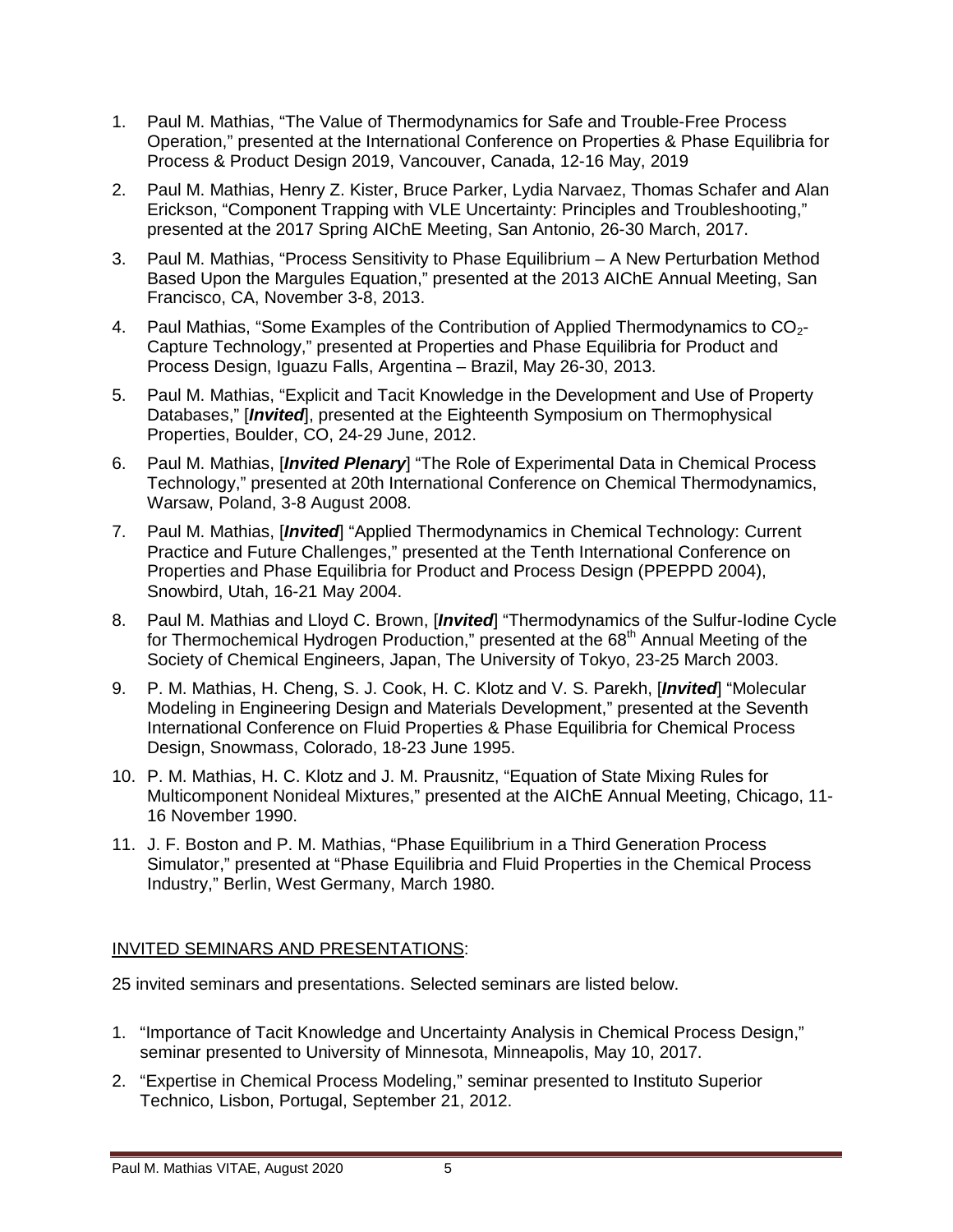- 3. "Expertise in Chemical Process Modeling. The Importance of Problem Formulation and Pattern Recognition," seminar presented to University of California, Irvine, December 2, 2011.
- 4. "Analysis of CO<sub>2</sub> Capture," seminar presented at Rice University, Houston, Texas, October 26, 2010.
- 5. "Thermodynamics of the Sulfur-Iodine Cycle for Thermochemical Hydrogen Production," seminar presented at Texas A&M University, March 19, 2003.
- 6. "Electrolytes in Education, Research and Engineering Design," seminar presented at the University of Virginia, Charlottesville, Virginia, January 31, 2002.
- 7. "Molecular Modeling in Engineering Design and Materials Development," seminar presented at The University of Pennsylvania, November 3, 1997.
- 8. "Correlation and Prediction of Physical Properties for Engineering Design and Materials Development," seminar presented at Michigan State University, East Lansing, Michigan, February 19, 1993.

### CONFERENCE SESSIONS CHAIRED:

40 conference sessions chaired. Selected sessions are listed below.

- 1. Group chair for Fuels & Petrochemicals sessions at the 2020 AIChE Annual meeting San Francisco, 15-20 November, 2020.
- 2. "Poster Session: Fuels and Petrochemicals Division," 2019 AIChE Annual meeting, Orlando, 10-15 November, 2019.
- 3. "Highlights from the 20th Symposium on Thermophysical Properties," 2018 AIChE Annual meeting, Pittsburgh, 28 October – 2 November, 2018.
- 4. "Correlations and Engineering Equations of State 6 Mixture Models 2," Nineteenth Symposium on Thermophysical Properties, Boulder, CO, 21-26 June, 2015.
- 5. "Thermodynamic Needs of Chemical Industry," 2013 AIChE Annual meeting, San Francisco, CA, November 3-8, 2013.
- 6. "Correlations of the Fluid Phase Equilibrium Symposium," ICCT06 19<sup>th</sup> International Conference on Chemical Thermodynamics), Boulder, CO, 30 July – August 4, 2006.
- 7. "Thermodynamics for Process Design and Simulation," 2005 AIChE Spring Meeting, Atlanta, Georgia, 10-14 April, 2005.
- 8. "Thermodynamic Properties for Process Design and Simulation," 2002 AIChE Spring Meeting, New Orleans, Louisiana, 10-14 March, 2002.
- 9. "Bridging the Gap Between Modeling in Chemistry and Chemical Engineering," symposium at the 1999 Spring ACS Spring Meeting, March 21-25, Anaheim, California.
- 10. "Molecular Simulation. Application to Real Systems," 1998 AIChE Annual Meeting, Miami Beach, November 15-20, 1998.
- 11. Area 1a (Thermodynamics and Transport Properties) coordinator for the 1997 Spring AIChE Meeting, Houston, Texas, March, 1997.